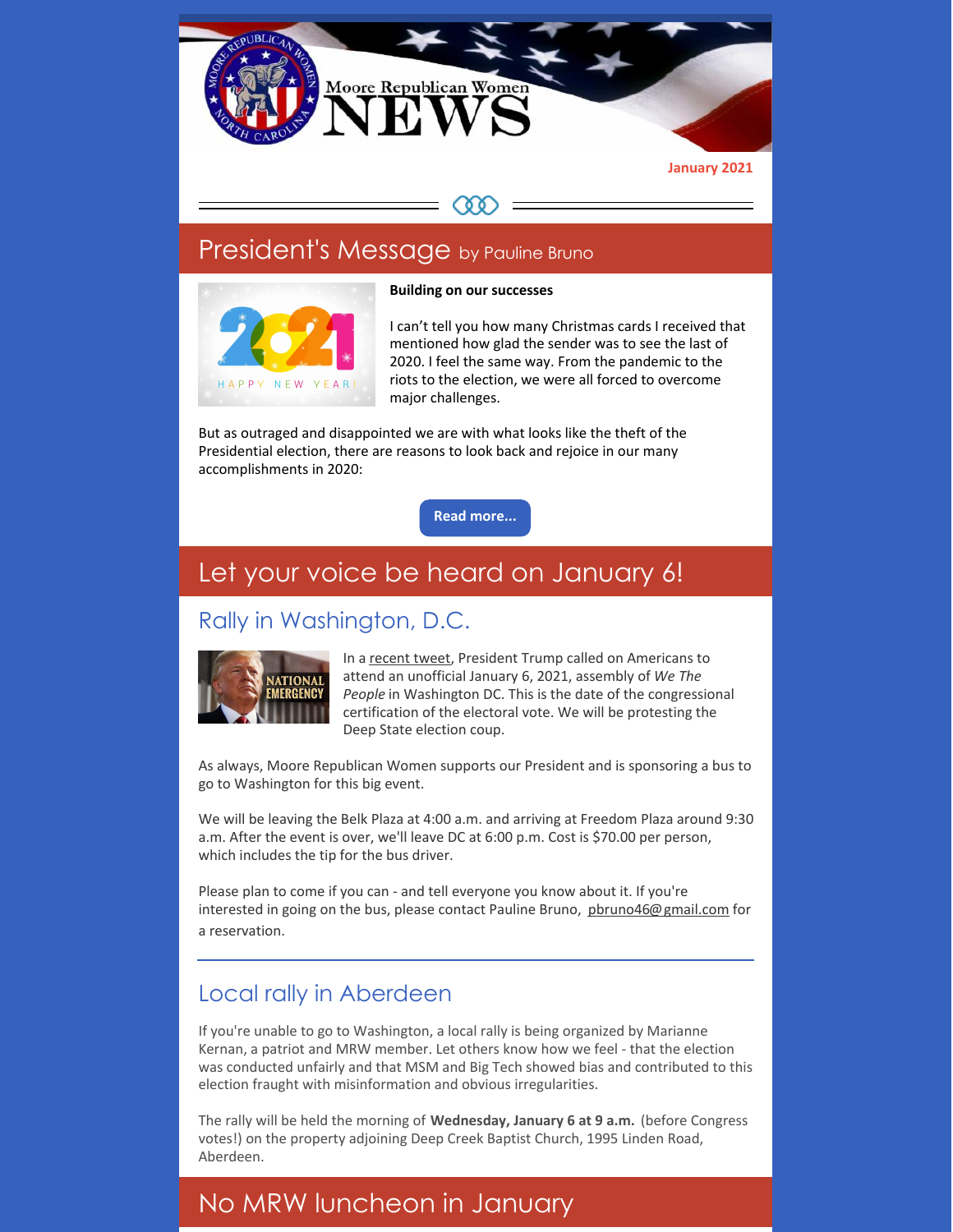

Just a friendly reminder: There is no MRW luncheon scheduled for January 2021 - we take a "break" after the holidays.

Reservations for the February luncheon WILL NOT BE ACCEPTED before the invitation goes out to members in

mid-January. Thanks for your understanding - our volunteers need to have a little vacation after last year's tremendous success.

#### Membership News by Mariann Benway

#### Welcome to our newest member

We are happy to welcome **Barbara Longeway** to Moore Republican Women!

## Not too late to report volunteer hours

Moore Republican Women always achieves the NCFRW's Diamond Award because we report all our hours volunteering at charitable organizations and campaign hours, anything you do to get Republicans elected! Please help us win the Diamond Award by reporting both types of hours!

**PLEASE REPORT YOUR CAMPAIGN HOURS** - Manning the polls, working at the GOP Headquarters, helping with any event like the Reagan Dinner at <https://www.surveymonkey.com/r/NFRWCampCom>

PLEASE REPORT YOUR CHARITABLE AND CAMPAIGN HOURS - To make it easy we've developed this **[volunteer](https://files.constantcontact.com/30571cb6701/d9e84b66-f967-4041-afbb-16e242a86ea1.pdf) policy** that gives examples of eligible volunteer activities, and here is a **[volunteer](https://files.constantcontact.com/30571cb6701/deccbbff-d77d-41a0-a1ac-f1e047420854.pdf) hours sheet** to help you keep track. Estimate separate hours spent volunteering for election/political activities and for charities in our community.

Then please mail your report to: **Mariann Benway c/o MRW, PO Box 3654, Pinehurst, NC 28374.**

Thank you for all the wonderful activities you do to strengthen our community and our GOP.

## It's past time to renew your MRW membership

If you haven't already renewed your membership to MRW, please m**ail in your \$40 check NOW** (made payable to MRW) to: Moore Republican Women, PO Box 3654, Pinehurst, NC 28374 as soon as possible.

\*NOTE: If you became a new member after September 1, 2020, you do not need to "renew" - the dues you paid upon joining will be good for 2021.

# Upcoming events

#### Save the Date for Reagan Dinner



Put **Saturday, February 6** on your calendar - it's the date for this year's Reagan Dinner! This fundraiser for the Moore County GOP will be held at the Country Club of North Carolina and promises to be yet another outstanding event.

It's still in the planning stages - but we can reveal that an exciting, nationally-prominent person will be the keynote speaker. Stay tuned for more information coming soon!

# 2nd Amendment Rally on January 9